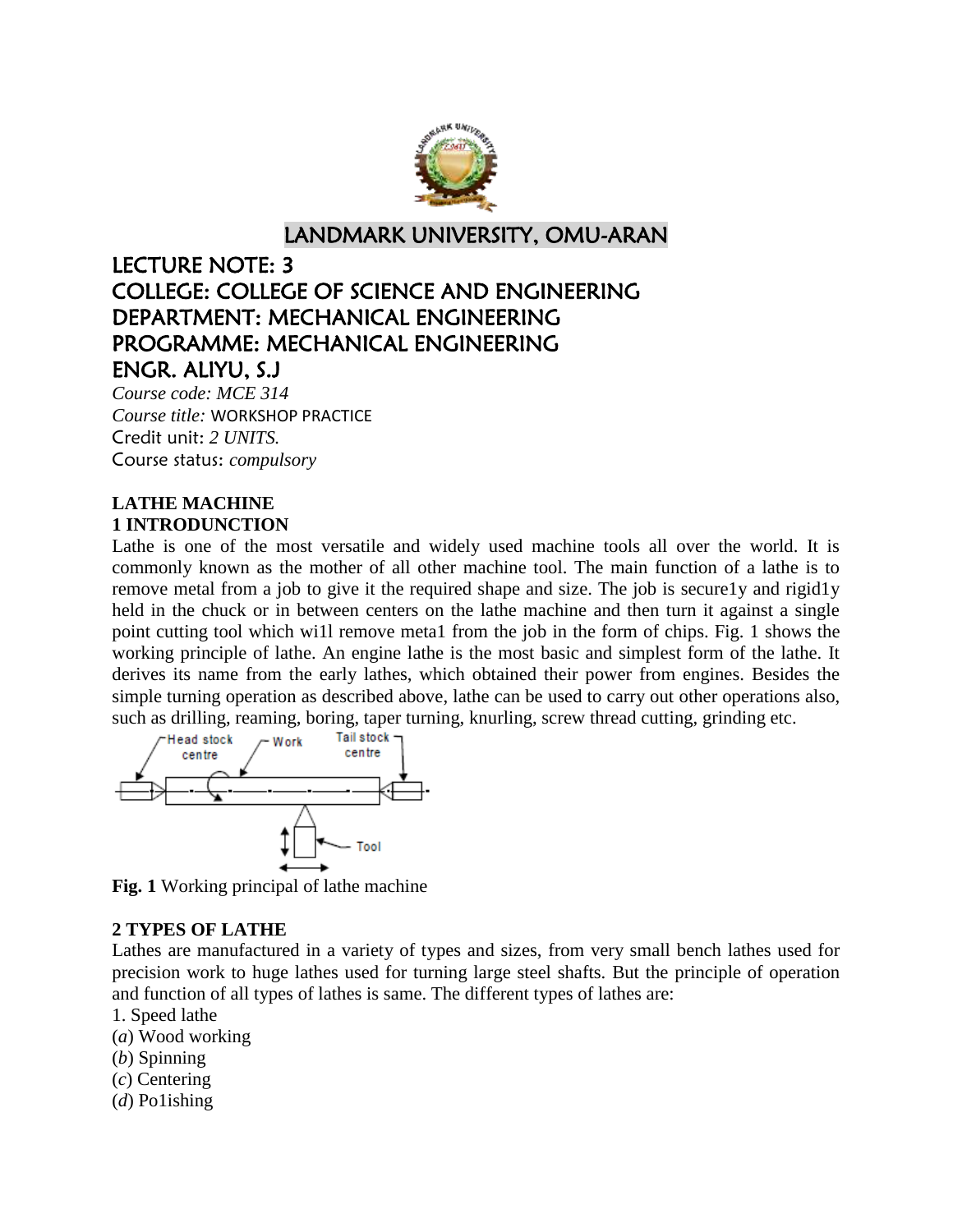2. Centre or engine lathe

(*a*) Be1t drive

(*b*) Individual motor drive

- (*c*) Gear head lathe
- 3. Bench lathe
- 4. Tool room Lathe
- 5. Capstan and Turret 1athe
- 6. Special purpose lathe
- (*a*) Whee1 lathe
- (*b*) Gap bed lathe
- (*c*) Dup1icating lathe

(*d*) T-lathe

7. Automatic lathe

Some of common lathes are described as under.

#### **2.1 Speed Lathe**

Speed lathe is simplest of all types of lathes in construction and operation. The important parts of speed lathe are following-

(1) Bed

(2) Headstock

(3) Tailstock, and

(4) Tool post mounted on an adjustable slide.

It has no feed box, 1eadscrew or conventional type of carriage. The tool is mounted on the adjustable slide and is fed into the work by hand contro1. The speed lathe finds applications where cutting force is least such as in wood working, spinning, centering, polishing, winding, buffing etc.

This lathe has been so named because of the very high speed of the headstock spindle.

#### **2.2 Centre Lathe or Engine Lathe**

The term "engine" is associated with this lathe due to the fact that in the very early days of its development it was driven by steam engine. This lathe is the important member of the lathe family and is the most widely used. Similar to the speed lathe, the engine lathe has all the basic parts, e.g., bed, headstock, and tailstock. But its headstock is much more robust in construction and contains additional mechanism for driving the lathe spindle at multiple speeds. An engine lathe is shown in Fig. 2. Unlike the speed lathe, the engine lathe can feed the cutting tool both in cross and longitudinal direction with reference to the lathe axis with the help of a carriage, feed rod and lead screw. Centre lathes or engine lathes are classified according to methods of transmitting power to the machine. The power may be transmitted by means of belt, electric motor or through gears.

#### **2.3 Bench Lathe**

This is a small lathe usually mounted on a bench. It has practically all the parts of an engine lathe or speed lathe and it performs almost all the operations. This is used for small and precision work.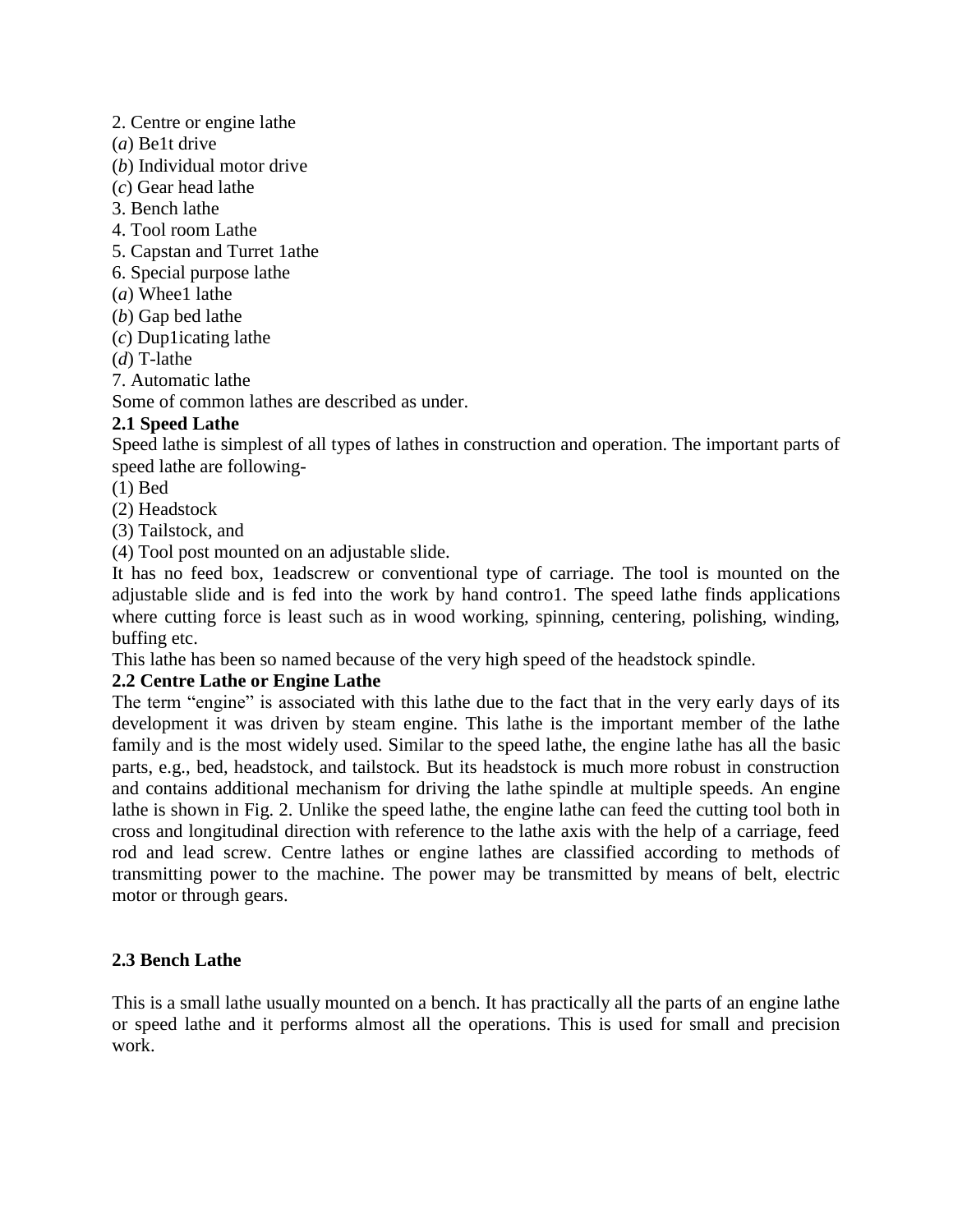

**Fig. 2** Principal components of a central lathe

# **2.4 Tool Room Lathe**

This lathe has features similar to an engine lathe but it is much more accurately built. It has a wide range of spindle speeds ranging from a very low to a quite high speed up to 2500 rpm. This lathe is mainly used for precision work on tools, dies, gauges and in machining work where accuracy is needed.

### **2.5 Capstan and Turret Lathe**

The development of these 1athes results from the technological advancement of the engine lathe and these are vastly used for mass production work. The distinguishing feature of this type of lathe is that the tailstock of an engine lathe is replaced by a hexagonal turret, on the face of which multiple tools may be fitted and fed into the work in proper sequence. Due to this arrangement, several different types of operations can be done on a job without re-setting of work or tools, and a number of identical parts can be produced in the minimum time.

#### **2.6 Special Purpose Lathes**

These lathes are constructed for special purposes and for jobs, which cannot be accommodated or conveniently machined on a standard lathe. The wheel lathe is made for finishing the journals and turning the tread on railroad car and locomotive wheels. The gap bed lathe, in which a section of the bed adjacent to the headstock is removable, is used to swing extra-large-diameter pieces. The T-lathe is used for machining of rotors for jet engines. The bed of this lathe has Tshape. Duplicating lathe is one for duplicating the shape of a flat or round template on to the job.

#### **2.7 Automatic Lathes**

These lathes are so designed that all the working and job handling movements of the complete manufacturing process for a job are done automatically. These are high speed, heavy duty, mass production lathes with complete automatic control.

# **3 CONSTRUCTION OF LATHE MACHINE**

A simple lathe comprises of a bed made of grey cast iron on which headstock, tailstock, carriage and other components of lathe are mounted. Fig. 3 shows the different parts of engine lathe or central lathe. The major parts of lathe machine are given as under:

- 1. Bed
- 2. Head stock
- 3. Tailstock
- 4. Carriage
- 5. Feed mechanism
- 6. Thread cutting mechanism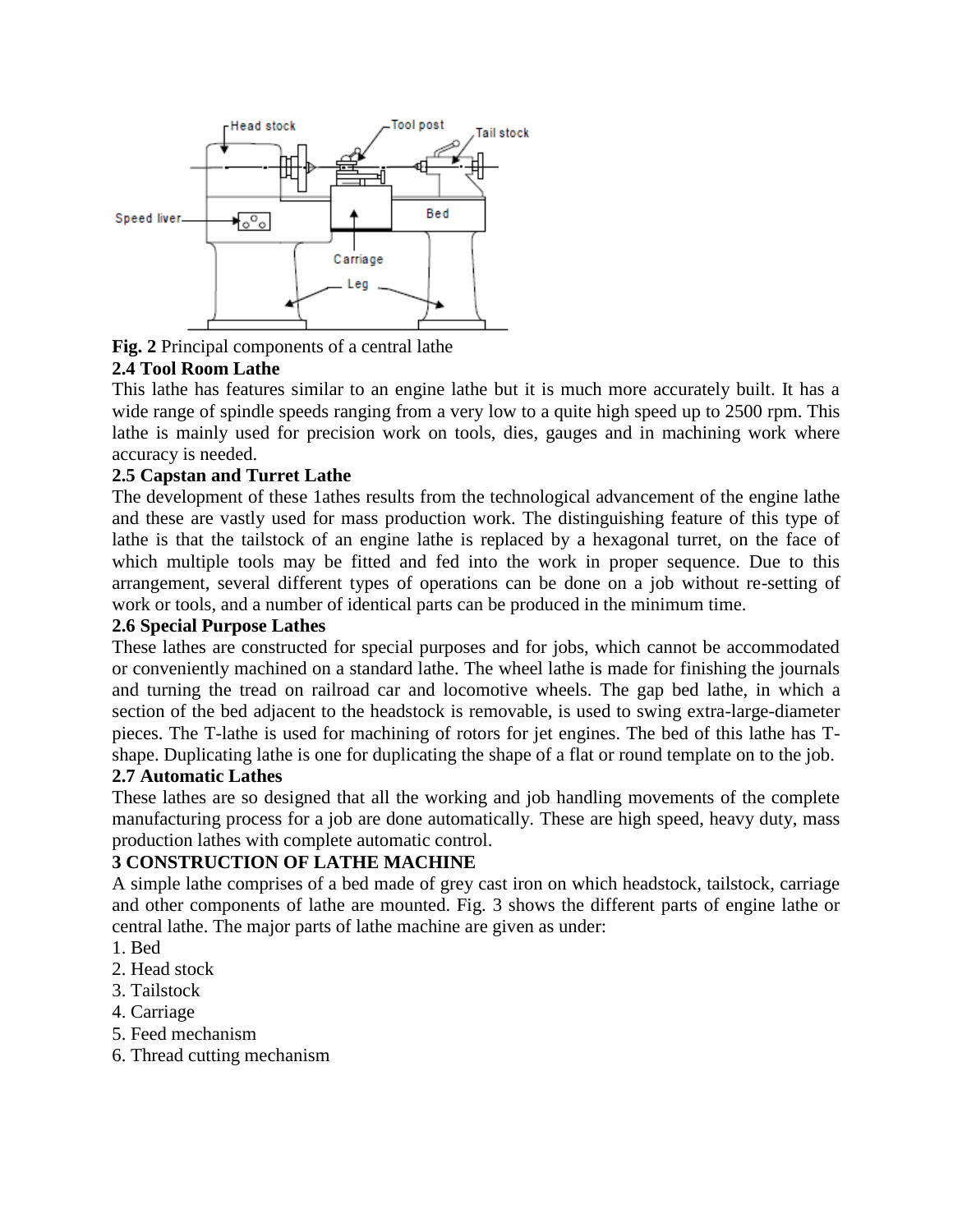

**Fig. 3** Different parts of engine lathe or central lathe **3.1 Bed**

The bed of a lathe machine is the base on which all other parts of lathe are mounted. It is massive and rigid single piece casting made to support other active parts of lathe. On left end of the bed, headstock of lathe machine is located while on right side tailstock is located. The carriage of the machine rests over the bed and slides on it. On the top of the bed there are two sets of guide ways-inner ways and outer ways. The inner ways provide sliding surfaces for the tailstock and the outer ways for the carriage. The guide ways of the lathe bed may be flat and inverted V shape. Generally cast iron alloyed with nickel and chromium material is used for manufacturing of the lathe bed.

# **3.2 Head Stock**

The main function of headstock is to transmit power to the different parts of a lathe. It comprises of the headstock casting to accommodate all the parts within it including gear train arrangement. The main spindle is adjusted in it, which possesses live centre to which the work can be attached. It supports the work and revolves with the work, fitted into the main spindle of the headstock. The cone pulley is also attached with this arrangement, which is used to get various spindle speed through electric motor. The back gear arrangement is used for obtaining a wide range of slower speeds. Some gears called change wheels are used to produce different velocity ratio required for thread cutting.

# **3.3 Tail Stock**

Fig. 4 shows the tail stock of central lathe, which is commonly used for the objective of primarily giving an outer bearing and support the circular job being turned on centers. Tail stock can be easily set or adjusted for alignment or non-alignment with respect to the spindle centre and carries a centre called dead centre for supporting one end of the work. Both live and dead centers have 60° conical points to fit centre holes in the circular job, the other end tapering to allow for good fitting into the spindles. The dead centre can be mounted in ball bearing so that it rotates with the job avoiding friction of the job with dead centre as it important to hold heavy jobs.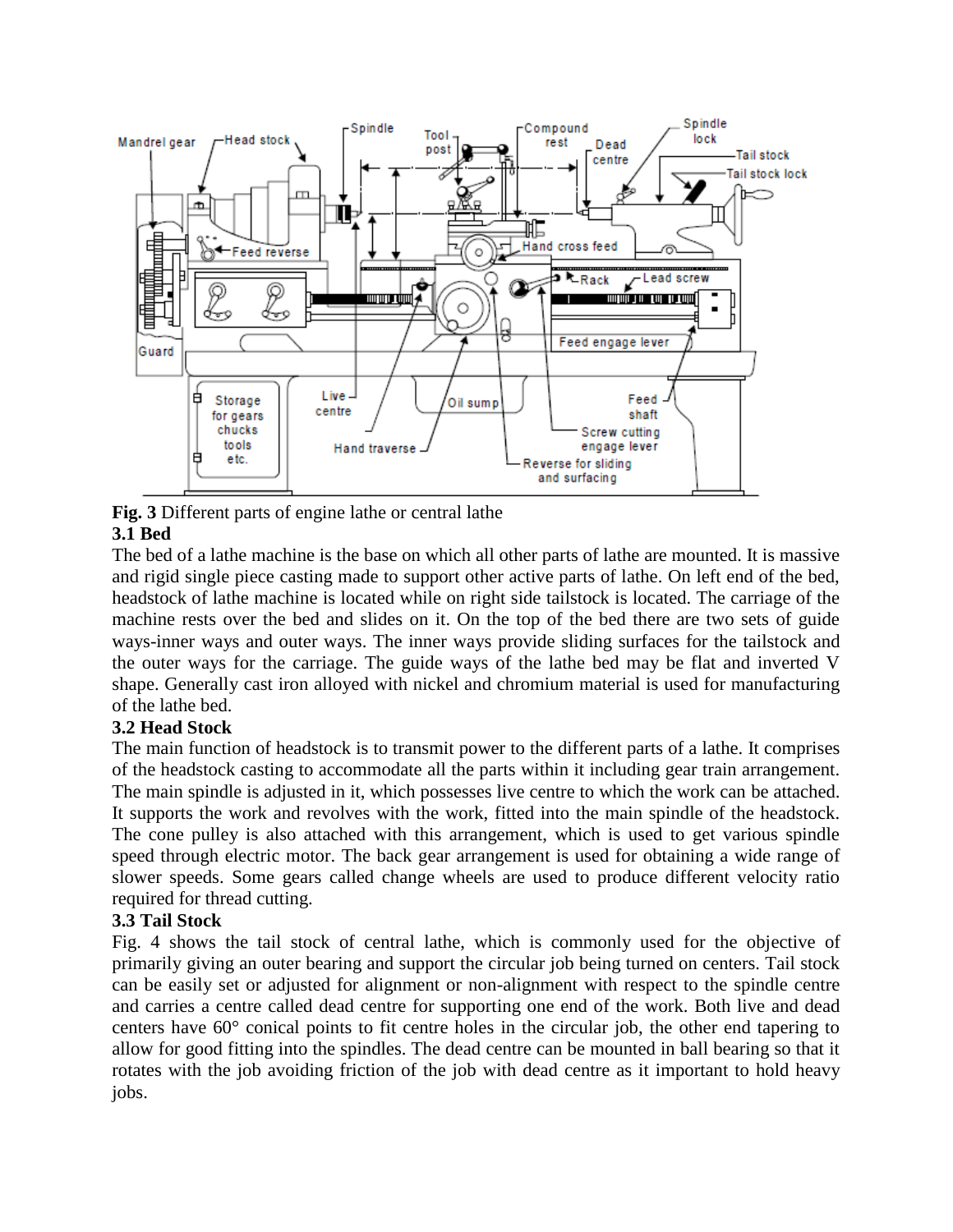

**Fig. 4** Tail stock of central lathe. **3.4 Carriage**

Carriage is mounted on the outer guide ways of lathe bed and it can move in a direction parallel to the spindle axis. It comprises of important parts such as apron, cross-slide, saddle, compound rest, and tool post. The lower part of the carriage is termed the apron in which there are gears to constitute apron mechanism for adjusting the direction of the feed using clutch mechanism and the split half nut for automatic feed. The cross-slide is basically mounted on the carriage, which generally travels at right angles to the spindle axis. On the cross-slide, a saddle is mounted in which the compound rest is adjusted which can rotate and fix to any desired angle. The compound rest slide is actuated by a screw, which rotates in a nut fixed to the saddle. The tool post is an important part of carriage, which fits in a tee-slot in the compound rest and holds the tool holder in place by the tool post screw. Fig. 5 shows the tool post of centre lathe.



**Fig. 5** Tool post of centre lathe

#### **3.5 Feed Mechanism**

Feed mechanism is the combination of different units through which motion of headstock spindle is transmitted to the carriage of lathe machine. Following units play role in feed mechanism of a lathe machine-

- 1. End of bed gearing
- 2. Feed gear box
- 3. Lead screw and feed rod
- 4. Apron mechanism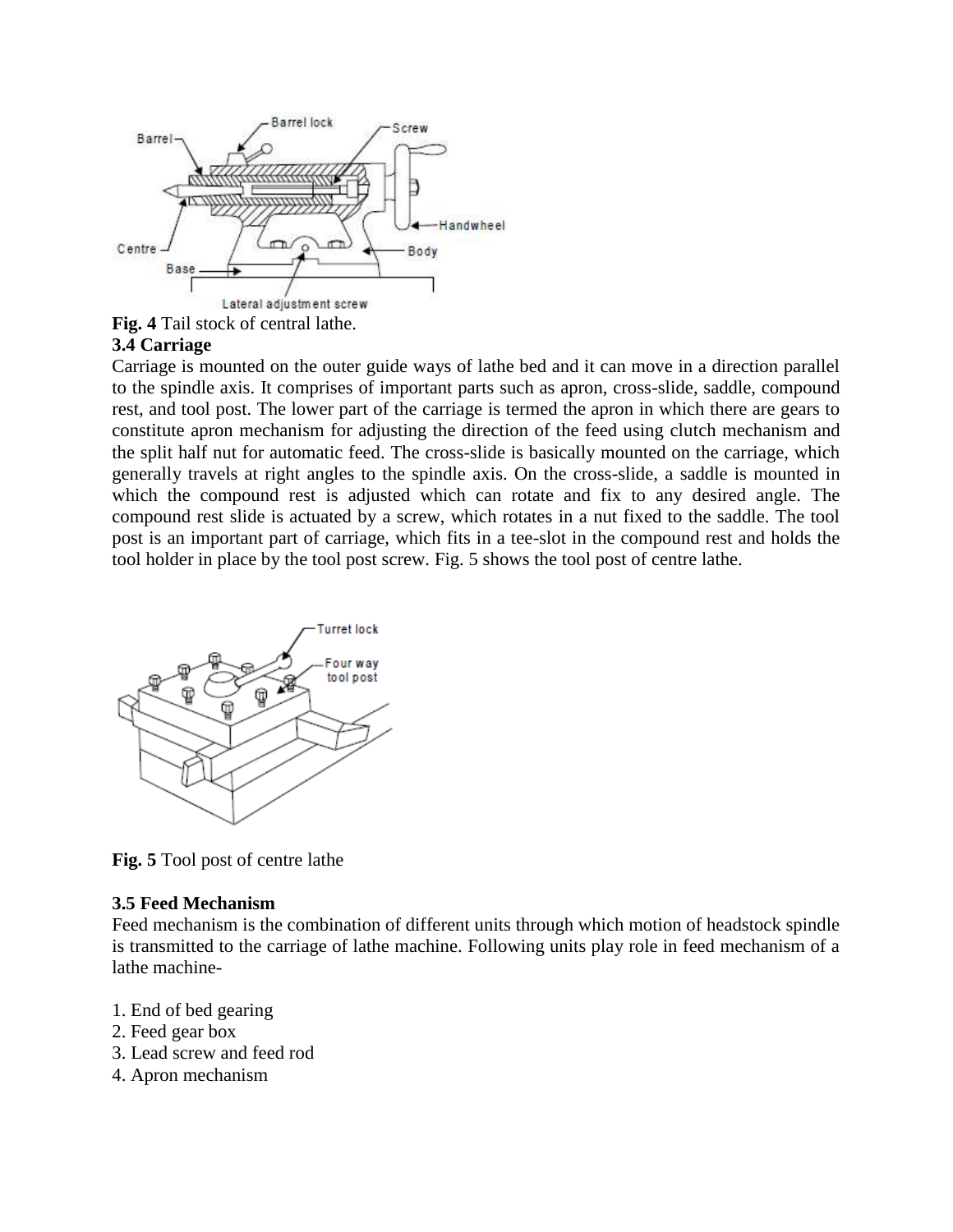The gearing at the end of bed transmits the rotary motion of headstock spindle to the feed gear box. Through the feed gear box the motion is further transmitted either to the feed shaft or lead screw, depending on whether the lathe machine is being used for plain turning or screw cutting.

The feed gear box contains a number of different sizes of gears. The feed gear box provides a means to alter the rate of feed, and the ration between revolutions of the headstock spindle and the movement of carriage for thread cutting by changing the speed of rotation of the feed rod or lead screw. The apron is fitted to the saddle. It contains gears and clutches to transmit motion from the feed rod to the carriage, and the half nut which engages with the lead screw during cutting threads.

#### **3.6 Thread Cutting Mechanism**

The half nut or split nut is used for thread cutting in a lathe. It engages or disengages the carriage with the lead screw so that the rotation of the lead screw is used to traverse the tool along the work-piece to cut screw threads. The direction in which the carriage moves depends upon the position of the feed reverse lever on the headstock.

### **4 ACCESSORIES AND ATTACHMENTS OF LATHE**

There are many lathe accessories provided by the lathe manufacturer along with the lathe, which support the lathe operations. The important lathe accessories include centers, catch plates and carriers, chucks, collets, face plates, angle plates, mandrels, and rests. These are used either for holding and supporting the work or for holding the tool. Attachments are additional equipments provided by the lathe manufacturer along with the lathe, which can be used for specific operations. The lathe attachment include stops, ball turning rests, thread chasing dials, milling attachment, grinding attachment, gear cutting attachment, turret attachment and crank pin turning attachments and taper turning attachment.

#### **Lathe centers**

The most common method of holding the job in a lathe is between the two centers generally known as live centre (head stock centre) and dead centre (tailstock centre). They are made of very hard materials to resist deflection and wear and they are used to hold and support the cylindrical jobs.

#### **Carriers or driving dog and catch plates**

These are used to drive a job when it is held between two centers. Carriers or driving dogs are attached to the end of the job by a setscrew. A use of lathe dog for holding and supporting the job is shown in Fig. 6. Catch plates are either screwed or bolted to the nose of the headstock spindle. A projecting pin from the catch plate or carrier fits into the slot provided in either of them. This imparts a positive drive between the lathe spindle and job.



**Fig. 21.6** Lathe dog

# **Chucks**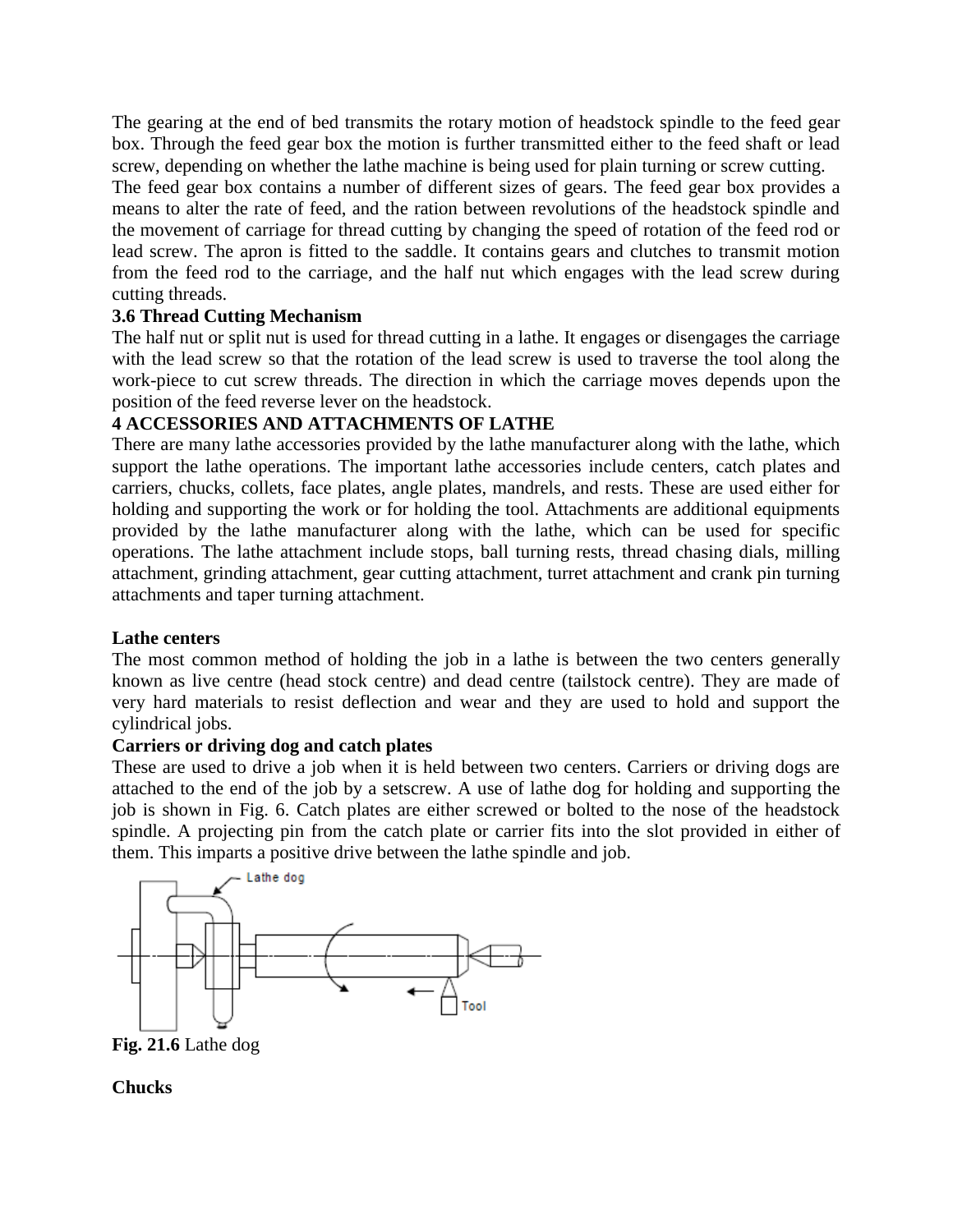Chuck is one of the most important devices for holding and rotating a job in a lathe. It is basically attached to the headstock spindle of the lathe. The internal threads in the chuck fit on to the external threads on the spindle nose. Short, cylindrical, hol1ow objects or those of irregular shapes, which cannot be conveniently mounted between centers, are easily and rigidly held in a chuck. Jobs of short length and large diameter or of irregular shape, which cannot be conveniently mounted between centers, are held quickly and rigidly in a chuck.

There are a number of types of lathe chucks, e.g.

(1) Three jaws or universal

(2) Four jaw independent chuck

- (3) Magnetic chuck
- (4) Collet chuck
- (5) Air or hydraulic chuck operated chuck
- (6) Combination chuck
- (7) Drill chuck.

### **Face plates**

Face plates are employed for holding jobs, which cannot be conveniently held between centers or by chucks. A face plate possesses the radial, plain and T slots for holding jobs or work-pieces by bolts and clamps. Face plates consist of a circular disc bored out and threaded to fit the nose of the lathe spindle. They are heavily constructed and have strong thick ribs on the back. They have slots cut into them, therefore nuts, bolts, clamps and angles are used to hold the jobs on the face plate. They are accurately machined and ground.

#### **Angle plates**

Angle plate is a cast iron plate having two faces machined to make them absolutely at right angles to each other. Holes and slots are provided on both faces so that it may be clamped on a faceplate and can hold the job or work-piece on the other face by bolts and clamps. The plates are used in conjunction with a face plate when the holding surface of the job should be kept horizontal.

#### **Mandrels**

A mandrel is a device used for holding and rotating a hollow job that has been previously drilled or bored. The job revolves with the mandrel, which is mounted between two centers. It is rotated by the lathe dog and the catch plate and it drives the work by friction. Different types of mandrels are employed according to specific requirements. It is hardened and tempered steel shaft or bar with 60° centers, so that it can be mounted between centers. It holds and locates a part from its center hole. The mandrel is always rotated with the help of a lathe dog; it is never placed in a chuck for turning the job. A mandrel unlike an arbor is a job holding device rather than a cutting tool holder. A bush can be faced and turned by holding the same on a mandrel between centers. It is generally used in order to machine the entire length of a hollow job

# **Rests**

A rest is a lathe device, which supports a long slender job, when it is turned between centers or by a chuck, at some intermediate point to prevent bending of the job due to its own weight and vibration set up due to the cutting force that acts on it. The two types of rests commonly used for supporting a long job in an engine lathe are the steady or centre rest and the follower rest.

#### **5 SPECIFICATION OF LATHE**

The size of a lathe is generally specified by the following means:

(*a*) Swing or maximum diameter that can be rotated over the bed ways

(*b*) Maximum length of the job that can be held between head stock and tail stock centres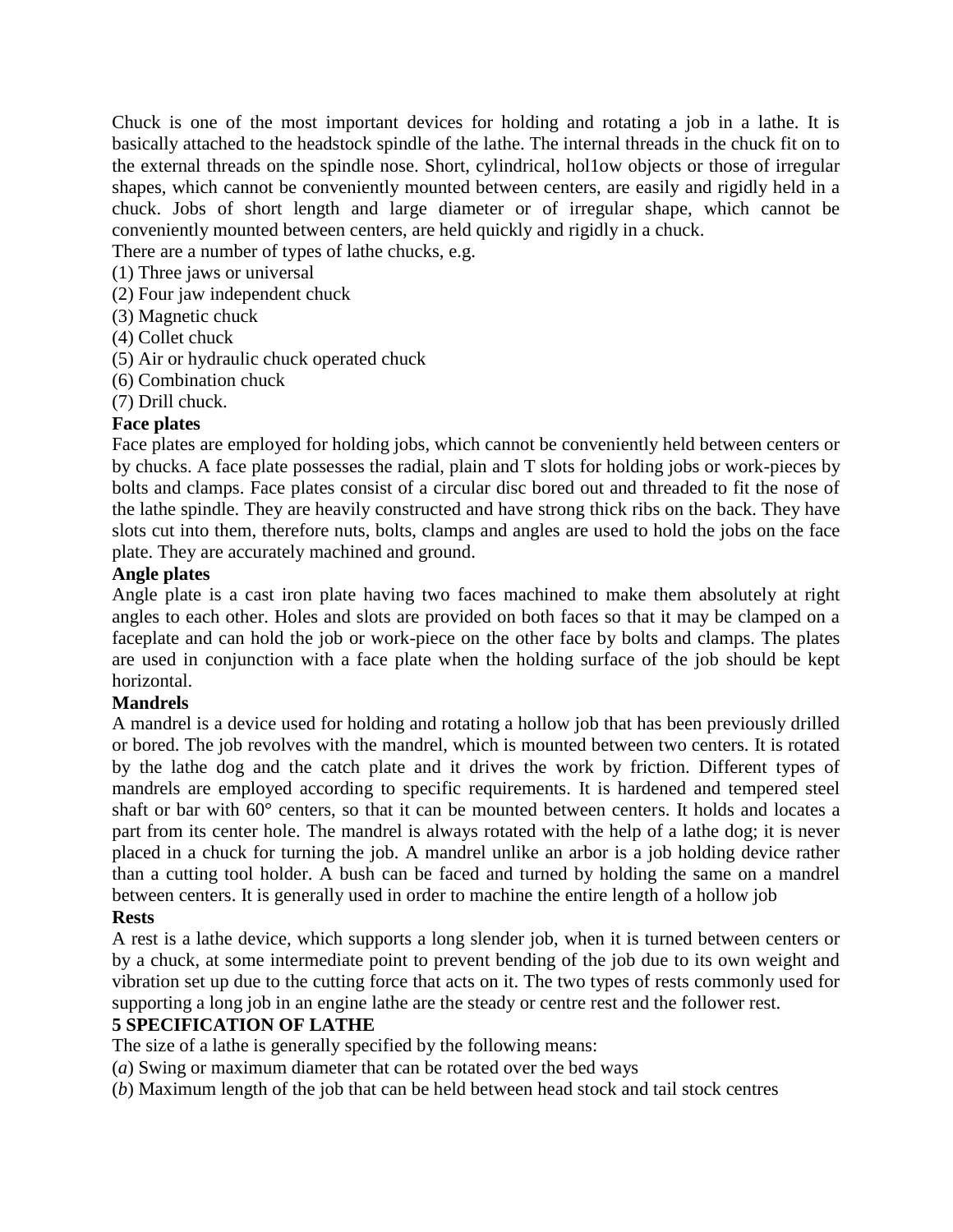(*c*) Bed length, which may include head stock length also

(*d*) Maximum diameter of the bar that can pass through spindle or collect chuck of capstan lathe. Fig.7 illustrates the elements involved in specifications of a lathe. The following data also contributes to specify a common lathe machine.



**Fig. 7** Specifications of a lathe

- A Length of bed.
- B Distance between centres.
- C Diameter of the work that can be turned over the ways.
- D Diameter of the work that can be turned over the cross slide.
- (*i*) Maximum swing over bed
- (*ii*) Maximum swing over carriage
- (*iii*) Height of centers over bed
- (*iv*) Maximum distance between centers
- (*v*) Length of bed
- (*vi*) Width of bed
- (*vii*) Morse taper of center
- (*viii*) Diameter of hole through spindle
- (*ix*) Face plate diameter
- (*x*) Size of tool post
- (*xi*) Number of spindle speeds
- (*xii*) Lead screw diameter and number of threads per cm.
- (*xiii*) Size of electrical motor
- (*xiv*) Pitch range of metric and inch threads etc.

# **6 LATHE OPERATIONS**

For performing the various machining operations in a lathe, the job is being supported and driven by anyone of the following methods.

- 1. Job is held and driven by chuck with the other end supported on the tail stock centre.
- 2. Job is held between centers and driven by carriers and catch plates.
- 3. Job is held on a mandrel, which is supported between centers and driven by carriers and catch plates.

4. Job is held and driven by a chuck or a faceplate or an angle plate. The above methods for holding the job can be classified under two headings namely job held between centers and job held by a chuck or any other fixture. The various important lathe operations are depicted through Fig. 8 (*a*), (*b*) and (*c*). The operations performed in a lathe can be understood by three major categories.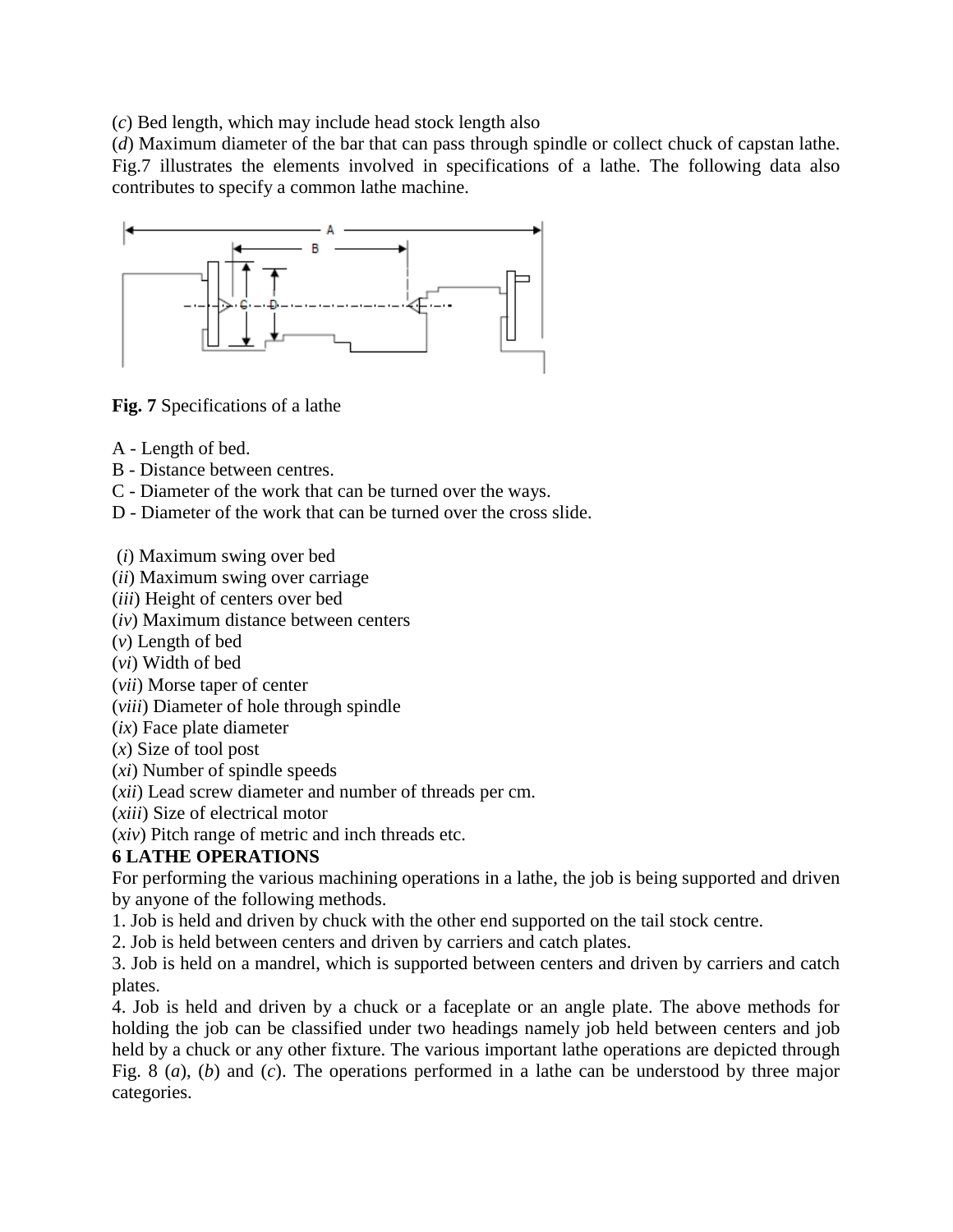



(*a*) Operations, which can be performed in a lathe either by holding the work-piece between centers or by a chuck are:

- 1. Straight turning 2. Shoulder turning
- 3. Taper turning 4. Chamfering
- 5. Eccentric turning 6. Thread cutting
- 7. Facing 8. Forming
- 9. Filing 10. Polishing
- 11. Grooving 12. Knurling
- 
- 13. Spinning 14. Spring winding

(*b*) Operations which are performed by holding the work by a chuck or a faceplate or an angle plate are:

- 1. Undercutting 2. Parting-off
- 3. Internal thread cutting 4. Drilling
- 5. Reaming 6. Boring
- 
- 7. Counter boring 8. Taper boring
- 9. Tapping







Knurlling











 **Fig. 8(b)** Lathe operations

- (*c*) Operations which are performed by using special lathe attachments are:
- 1. Milling 2. Grinding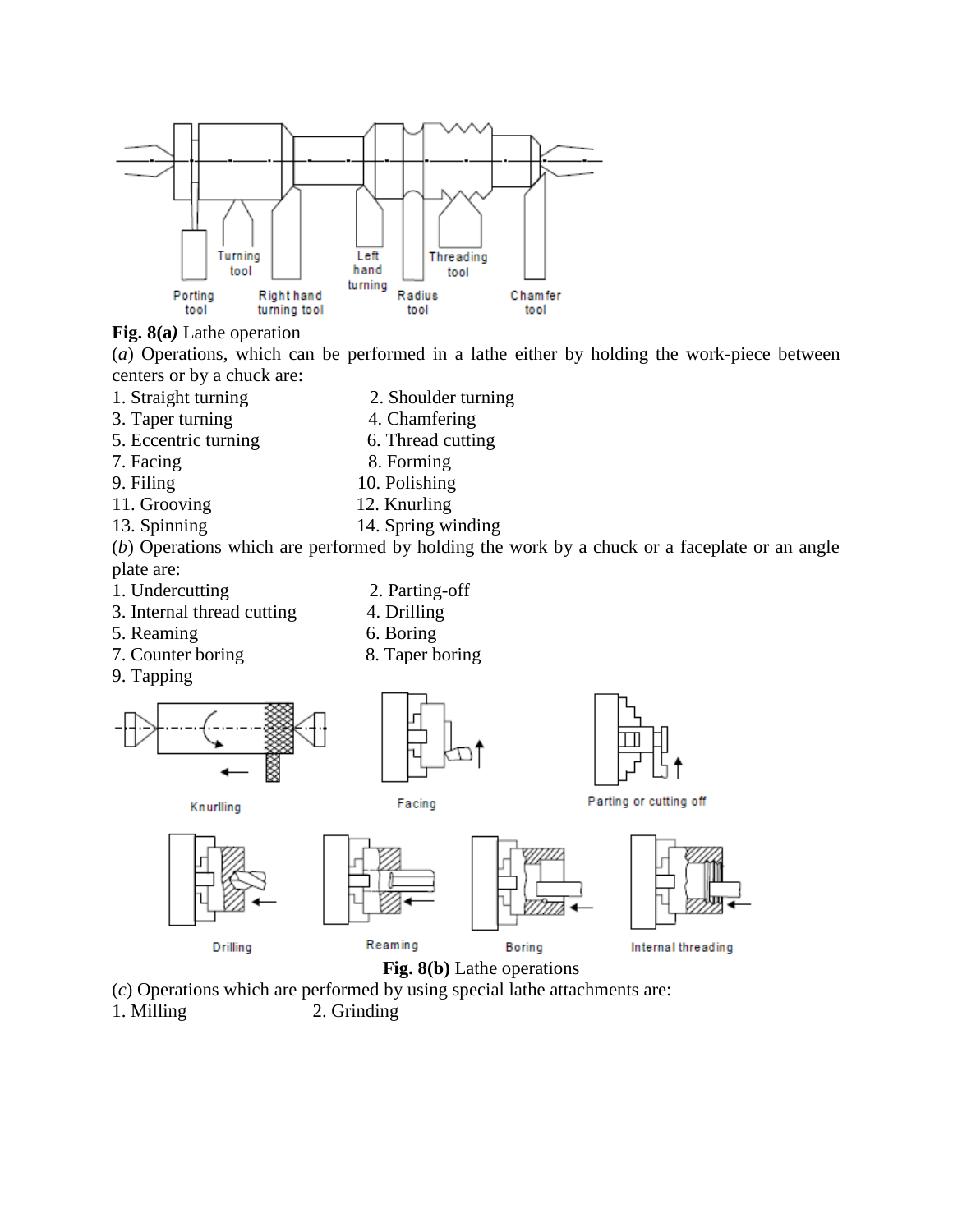

 **Fig. 8(c)** Lathe operation

Some of the important operations performed on a lathe machine are discussed as under.

#### **7 TAPERS AND TAPER TURNING**

A taper is defined as a uniform increase or decrease in diameter of a piece of work measured along its length. In a lathe machine, taper turning means to produce a conical surface by gradual reduction in diameter from a cylindrical job. Taper in the British System is expressed in taper per foot or taper per inch.

Taper per inch =  $(D - d)$  /*l* Where,

 $D = i$  s the diameter of the large end of cylindrical job,

 $d =$  is the diameter of the small end of cylindrical job, and

 $l =$  is the length of the taper of cylindrical job, all expressed in inches,

When the taper is expressed in taper per foot, the length of the taper l is expressed in foot, but the diameters are expressed in inches. A taper is generally turned in a lathe by feeding the tool at an angle to the axis of rotation of the work-piece. The angle formed by the path of the tool with the axis of the work-piece should correspond to the half taper angle. A taper can be turned by anyone of the following methods:

1. By swiveling the compound rest,

- 2. By setting over the tailstock centre,
- 3. By a broad nose form tool,
- 4. By a taper turning attachment,
- 5. By combining longitudinal and cross feed in a special lathe and
- 6. By using numerical control lathe

Some of the important taper turning methods are discussed as under.

#### **7.1 Taper Turning by Swivelling the Compound Rest**

This method uses the principle of turning taper by rotating the work-piece on the lathe axis and feeding the tool at an angle to the axis of rotation of the work-piece. The tool is mounted on the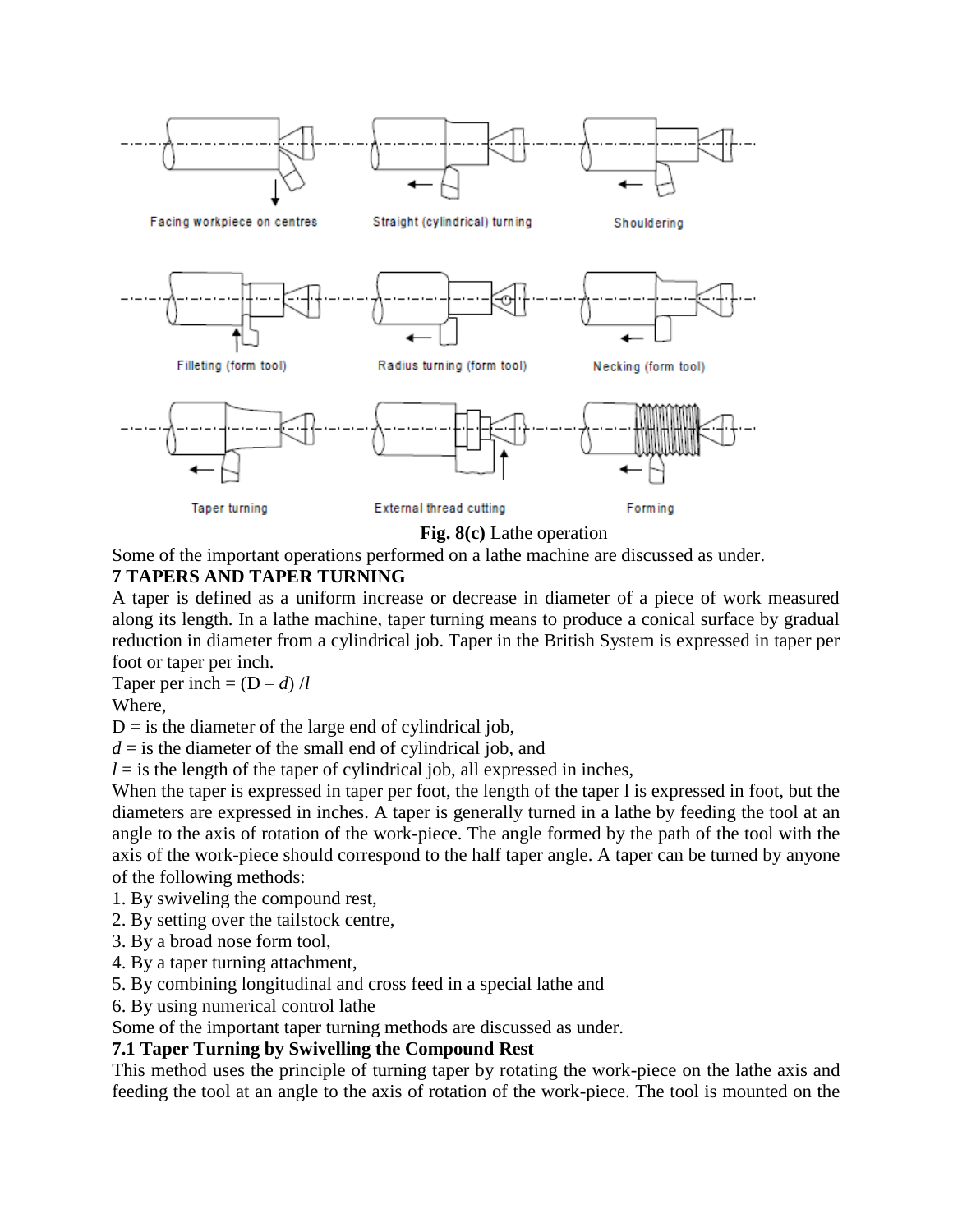compound rest which is attached to a circular base, graduated in degrees. The compound rest can easily be swiveled or rotated and clamped at any desired angle as shown in Fig. 9 (a). Once the compound rest is set at the desired half taper angle, rotation of the compound slide screw will cause the tool to be fed at that angle and generate a corresponding taper. This method is limited to turn a short but steep taper because of the limited movement of the cross-slide. The compound rest can be swiveled at 45° on either side of the lathe axis enabling it to turn a steep taper. The movement of the single point cutting tool in this method is being purely controlled by hand. Thus it provides a low production capacity and poor surface finish. The positioning or setting of the compound rest is accomplished by swiveling the rest at the half taper angle, if this is already known. If the diameter of the small and large end and length of taper are known, the half taper angle can be calculated. The complete setup for producing a taper by swelling the compound rest is given in Fig. 9(b)





#### **7.2 Taper Turning Attachment Method**

This method is commonly employed for generating external tapers only. In this method, the taper turning attachment is bolted back of the lathe machine as shown in Fig.10. It has guide bar which may be set at any desired angle or taper. As the carriage moves along the bed length aside over bar causes the tool to move in and out according to setting of the bar. The taper setting on the bar is duplicated on the job or work. The merit of this method is that the lathe centres are kept in alignment.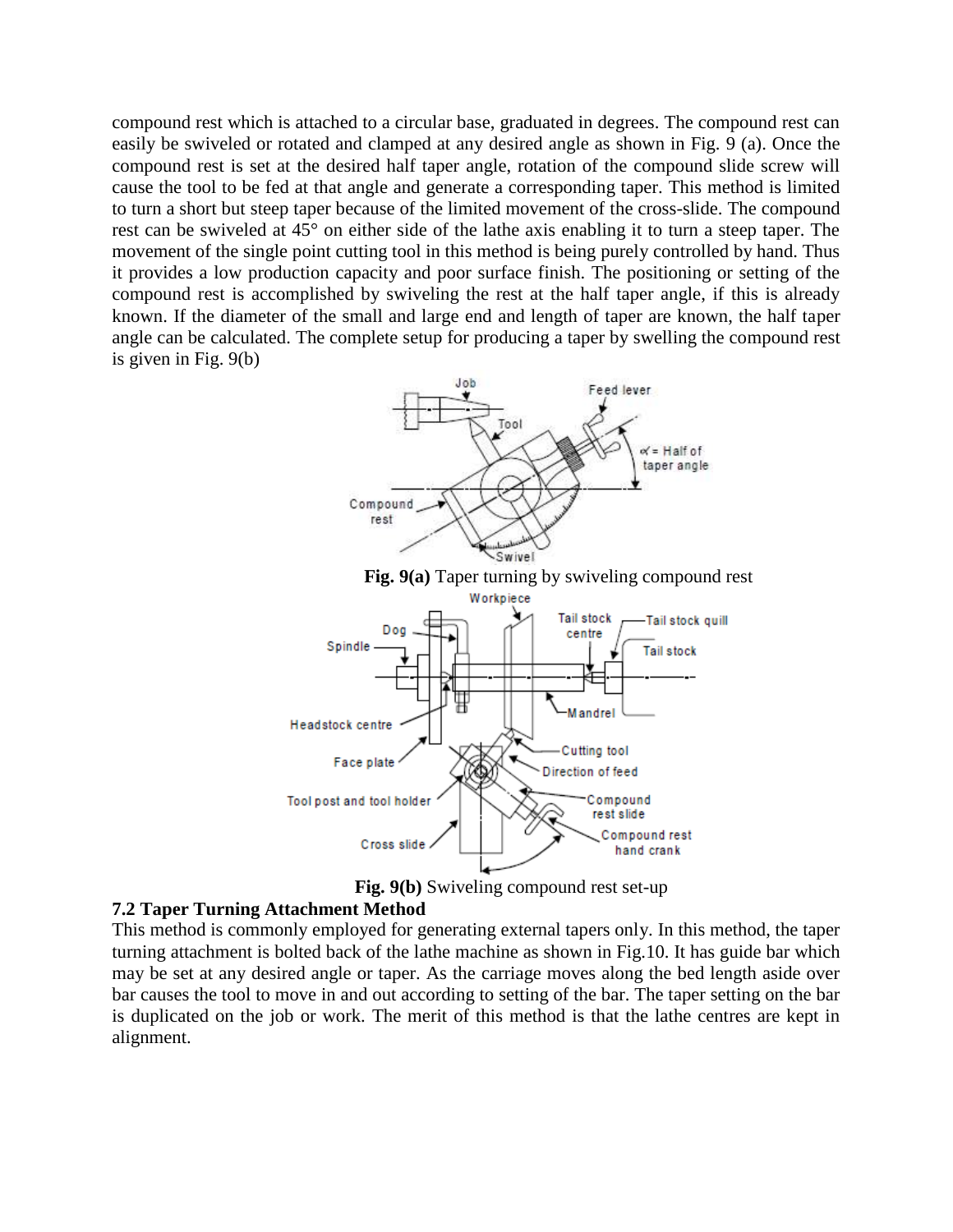



Fig.11 shows the setup of thread cutting on a lathe. Thread of any pitch, shape and size can be cut on a lathe using single point cutting tool. Thread cutting is operation of producing a helical groove on spindle shape such as V, square or power threads on a cylindrical surface. The job is held in between centres or in a chuck and the cutting tool is held on tool post. The cutting tool must travel a distance equal to the pitch (in mm) as the work piece completes a revolution. The definite relative rotary and linear motion between job and cutting tool is achieved by locking or engaging a carriage motion with lead screw and nut mechanism and fixing a gear ratio between head stock spindle and lead screw. To make or cut threads, the cutting tool is brought to the start of job and a small depth of cut is given to cutting tool using cross slide.



**Fig. 11** Thread cutting

#### **9 DRILLING ON A LATHE**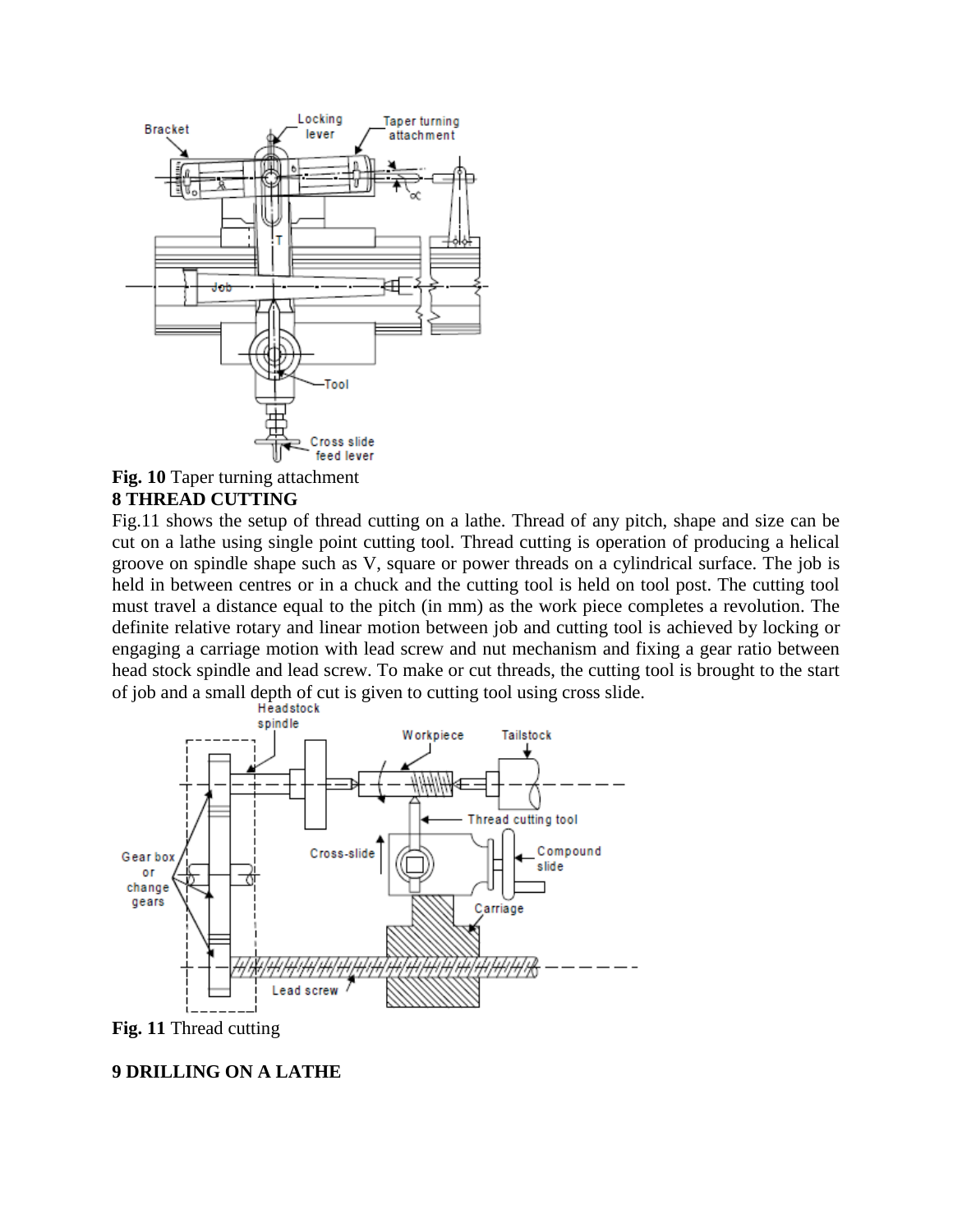For producing holes in jobs on lathe, the job is held in a chuck or on a face plate. The drill is held in the position of tailstock and which is brought nearer the job by moving the tailstock along the guide ways, the thus drill is fed against the rotating job as shown in Fig. 12.



# **10 CUTTING SPEED**

Cutting speed for lathe work may be defined as the rate in meters per minute at which the surface of the job moves past the cutting tool. Machining at a correct cutting speed is highly important for good tool life and efficient cutting. Too slow cutting speeds reduce productivity and increase manufacturing costs whereas too high cutting speeds result in overheating of the tool and premature failure of the cutting edge of the tool. The following factors affect the cutting speed:

(*i*) Kind of material being cut,

(*ii*) Cutting tool material,

(*iii*) Shape of cutting tool,

(*iv*) Rigidity of machine tool and the job piece and

(*v*) Type of cutting fluid being used.

Calculation of cutting speed Cs, in meters per minute

 $Cs = ((22/7) \times D \times N)/1000$ 

Where

D is diameter of job in mm.

N is in RPM

# **11 FEED**

Feed is defined as the distance that a tool advances into the work during one revolution of the headstock spindle. It is usually given as a linear movement per revolution of the spindle or job. During turning a job on the center lathe, the saddle and the tool post move along the bed of the lathe for a particular feed for cutting along the length of the rotating job.

#### **12 QUESTIONS**

1. Describe the working principle of the lathe.

2. Name the different types of the lathes available in machine shop? Describe the working of a centre lathe.

- 3. Explain the parts of a centre lathe using neat sketch.
- 4. Explain following parts of a lathe by neat sketches:
- (*i*) Lathe Bed (*ii*) Carriage (*iii*) Headstock (*iv*) Tailstock
- 5. How can you specify a lathe?
- 6. Name the operations, which can be performed on a lathe.
- 7. Lists the accessories of a lathe? Explain them with neat sketches.
- 8. Describe any two work holding devices used on the lathe.